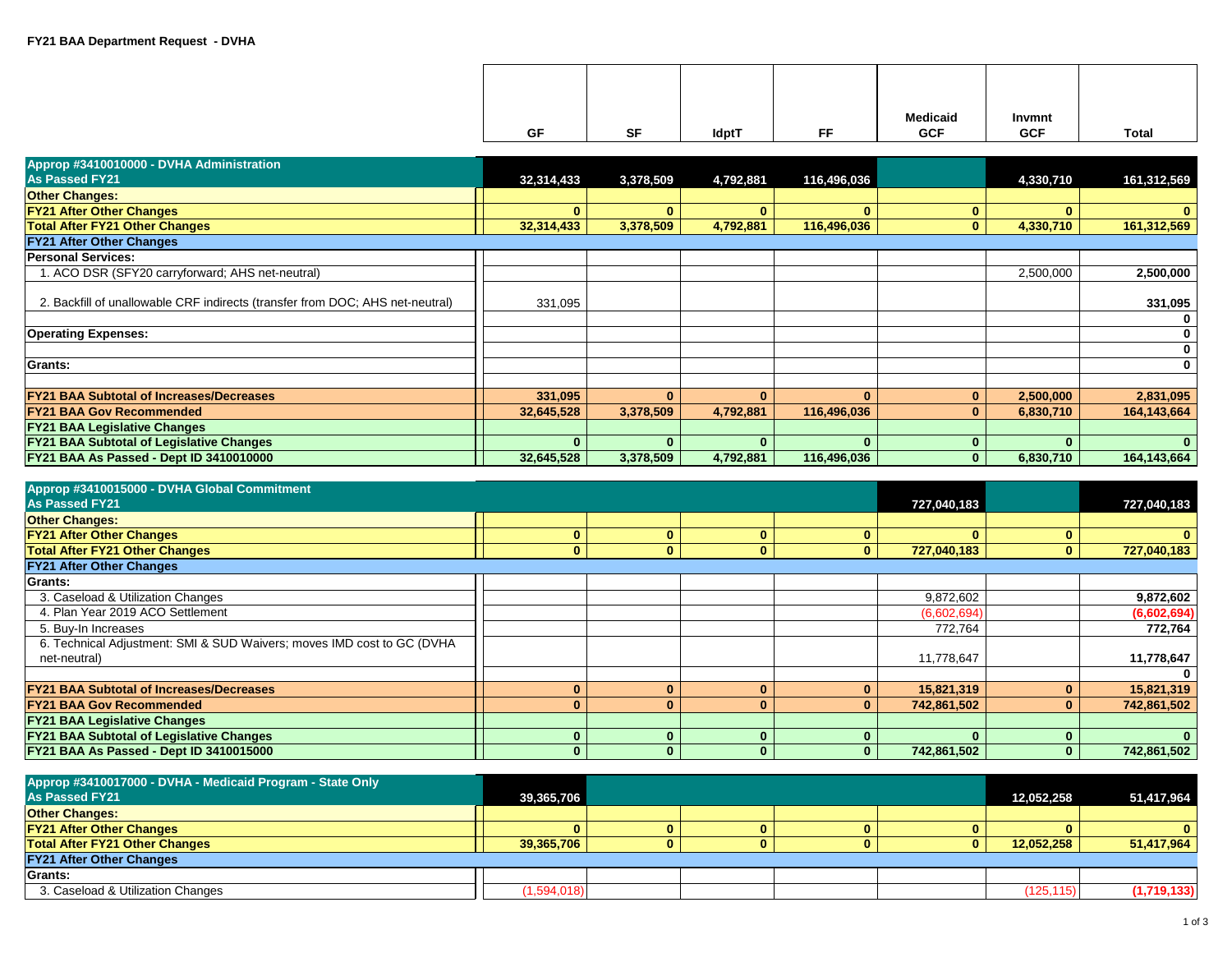|                                                                          |              |              |              |          | <b>Medicaid</b> | Invmnt         |                |
|--------------------------------------------------------------------------|--------------|--------------|--------------|----------|-----------------|----------------|----------------|
|                                                                          |              |              |              |          |                 |                |                |
|                                                                          | <b>GF</b>    | <b>SF</b>    | <b>IdptT</b> | FF.      | <b>GCF</b>      | <b>GCF</b>     | Total          |
|                                                                          |              |              |              |          |                 |                |                |
| 5. Buy-In Increases                                                      |              |              |              |          |                 | 8,051          | 8,051          |
| 6. Technical Adjustment: SMI & SUD Waivers; moves IMD cost to GC (DVHA   |              |              |              |          |                 |                |                |
| net-neutral)                                                             |              |              |              |          |                 | (11, 778, 647) | (11, 778, 647) |
| 7. QE0321-QE0621 fmap bump savings for Clawback                          | (1,418,845)  |              |              |          |                 |                | (1,418,845)    |
| 7. QE0321-QE0621 fmap bump savings for Clawback required to carryforward |              |              |              |          |                 |                |                |
| for FY22                                                                 | 1,418,845    |              |              |          |                 |                | 1,418,845      |
|                                                                          |              |              |              |          |                 |                |                |
| <b>FY21 BAA Subtotal of Increases/Decreases</b>                          | (1,594,018)  | $\Omega$     | $\Omega$     | $\Omega$ | $\mathbf{0}$    | (11, 895, 711) | (13, 489, 729) |
| <b>FY21 BAA Gov Recommended</b>                                          | 37,771,688   | $\Omega$     | $\Omega$     | $\bf{0}$ | $\bf{0}$        | 156,547        | 37,928,235     |
| <b>FY21 BAA Legislative Changes</b>                                      |              |              |              |          |                 |                |                |
| <b>FY21 BAA Subtotal of Legislative Changes</b>                          | $\mathbf{0}$ | $\Omega$     | $\Omega$     | Ю        | $\Omega$        |                | $\mathbf{0}$   |
| FY21 BAA As Passed - Dept ID 3410017000                                  | 37,771,688   | $\mathbf{0}$ | $\mathbf{0}$ | 0        | 0               | 156,547        | 37,928,235     |
|                                                                          |              |              |              |          |                 |                |                |